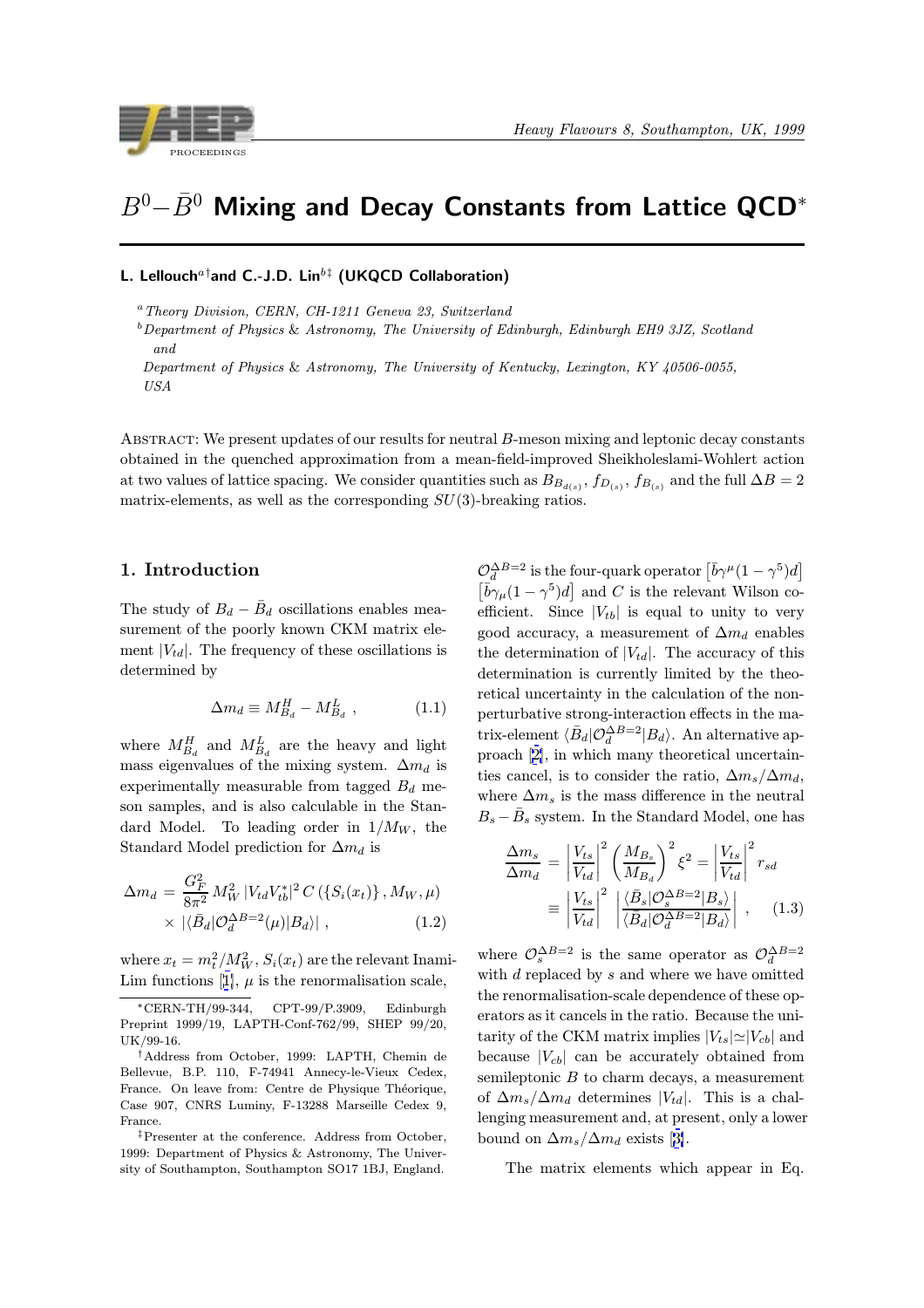(1.3) are traditionally parameterised by

$$
\mathcal{M}_{B_q}(\mu) = \langle \bar{B}_q | \mathcal{O}_q^{\Delta B = 2}(\mu) | B_q \rangle
$$
  
= 
$$
\frac{8}{3} M_{B_q}^2 f_{B_q}^2 B_{B_q}(\mu) , \qquad (1.4)
$$

where  $q = d$  or s, where the B-parameter,  $B_{B_q}$ , measures deviations from vacuum saturation, corresponding to  $B_{B_q} = 1$ , and  $f_{B_q}$  is the leptonic decay constant:

$$
\langle 0|\bar{b}\gamma_{\mu}\gamma_{5}q|B_{q}(p)\rangle = ip_{\mu}f_{B_{q}}.
$$
 (1.5)

With this parameterisation, the quantity  $\xi$  defined in Eq.  $(1.3)$  is given by

$$
\xi = \frac{f_{B_s}}{f_{B_d}} \sqrt{\frac{B_{B_s}}{B_{B_d}}} \,. \tag{1.6}
$$

Because  $M_{B_s}$  [an](#page-0-0)d  $M_{B_d}$  are measured experimentally,  $\xi^2$  is the quantity in Eq. (1.3) which requires a non-perturbative determination.

We report on  $B_{B_{d(s)}}, f_{B_{(s)}}, B_{B_s}/B_{B_d}, f_{B_s}/B_s$  $f_B, r_{sd}$  and  $\xi$ . Results for D-me[son](#page-0-0) decay constants  $f_{D(s)}$  and the  $SU(3)$  breaking ratio  $f_{D_s}/$  $f_D$  are also given. These results are updates of those we presented in [4, 5].

# 2. Main features of the lattice calculation

Numerical calculations are performed in the quenched approximation at two values of the coupling,  $\beta = 6.2$  and  $\beta = 6.0$ , corresponding to an inverse lattice spacing  $1/a \sim 2.5$  GeV (finer) and  $1/a \sim$ 2.0 GeV (coarser), respectively. We use a meanfield-improved Sheikholeslami-Wohlert (SW) action [6] to describe the quarks. With this action, discretisation errors are formally reduced from  $\mathcal{O}(a)$  to  $\mathcal{O}(\alpha_s a)$  and may be numerically smaller because of the mean-field improvement. This reducti[on](#page-7-0) of discretisation errors is important in lattice calculations involving heavy quarks, because these quarks have small Compton wavelengths. For details on the parameters used in the numerical calculations, please refer to table 2 in Appendix A.

At each value of the lattice spacing, we have three light quarks with masses in a range between  $\sim m_s/2$  and  $\sim m_s$ , which allows us to linearly

extrapolate the quantities we are after to vanishing quark mass and interpolate them to the strange-quark mass. To obtain results for the b quark, while keeping discretisation errors under control, we work with five heavy-quark masses straddling the charm mass<sup>1</sup> and extrapolate up to the b mass, guided by HQET.

We use two methods to calculate  $r_{sd}$ :

- Direct method:  $r_{sd}$  is obtained from the direct calculations of  $\mathcal{M}_{B_s}$  and  $\mathcal{M}_{B_d}$ .
- Indirect method:  $r_{sd}$  is obtained by calculating  $f_{B_s}/f_{B_d}$  and  $B_{B_s}/B_{B_d}$ , and then combining them with the experimental  $M_{B_s}$ /  $M_{B_d}$ .

We find that both heavy-quark-mass and lightquark-mass extrapolations are under better control for the indirect method than they are for the direct method.

# 3. Matching to the continuum and running in the  $\overline{\text{MS}}$  scheme

Results of lattice-regularised calculations have to be matched to the continuum renormalisation scheme in which Wilson coefficients are calculated. We perform this matching at one loop  $[7, 8, 9, 10]$  with mean-field improvement  $[11]$ . At this order, it is consistent to use the treelevel value for improvement coefficient  $c_{SW}$  (see Appendix A). This is the procedure we us[e](#page-7-0) [to](#page-7-0) [ob](#page-7-0)t[ain the c](#page-7-0)entral values for our results.

Moreover, because chiral symmetry is explicitly broke[n b](#page-6-0)y Wilson fermions, the axial vector current  $A_{\mu}$  requires a (multiplicative) renormalisation and is related to its continuum counterpart via

$$
A_{\mu}^{\text{cont}} = Z_A(\alpha_s) A_{\mu}^{\text{latt}},\tag{3.1}
$$

where  $Z_A$  is finite.

For the four-quark operators, to subtract the contributions arising from the explicit breaking

<sup>&</sup>lt;sup>1</sup>However, only three of these are used on the finer lattice  $(\beta = 6.2)$  when calculating matrix elements and B-parameters of the four-quark operators.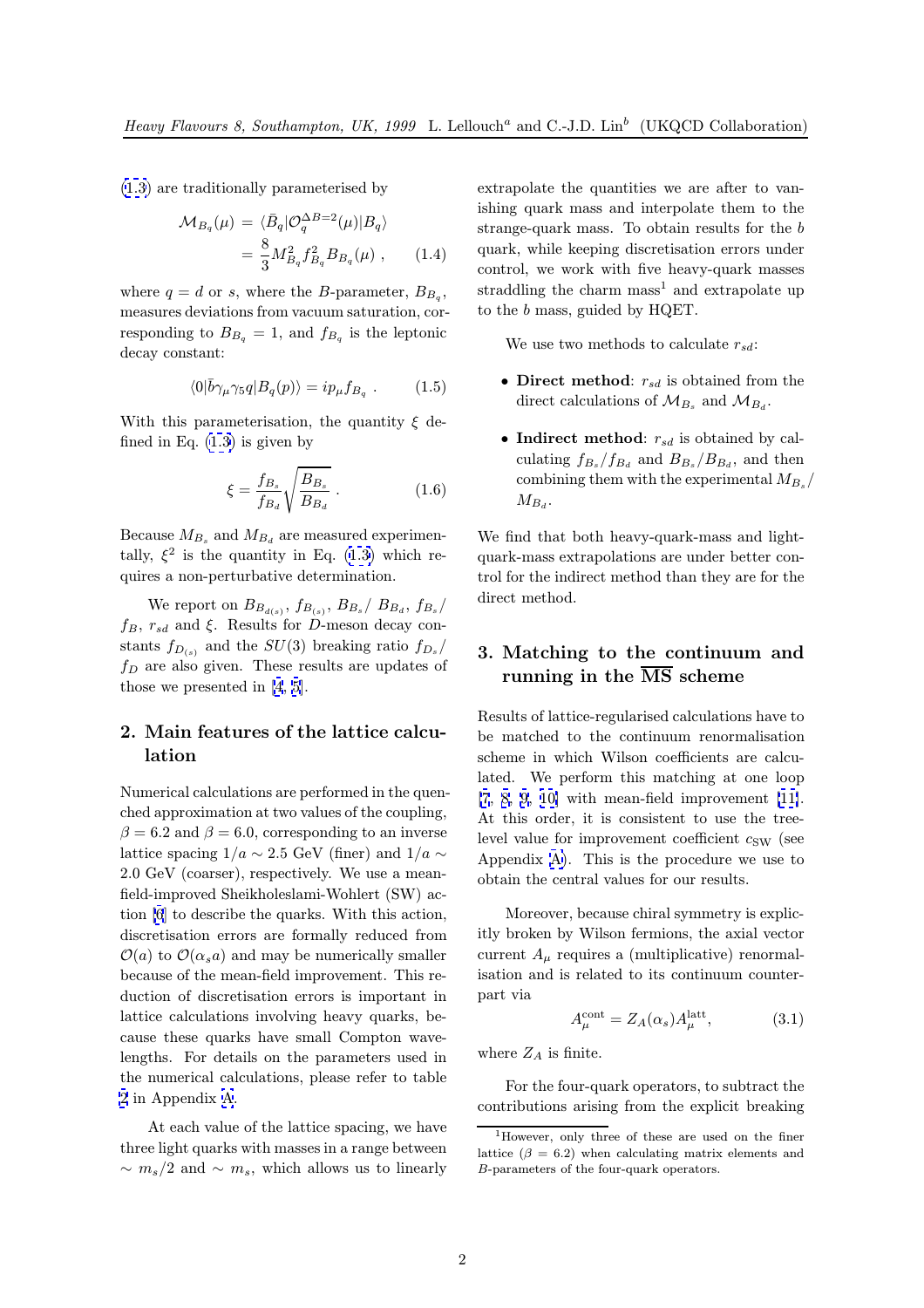<span id="page-2-0"></span>of chiral symmetry, it is sufficient to consider the following basis of parity-conserving operators

$$
\mathcal{O}_{1,2} = \gamma_{\mu} \times \gamma_{\mu} \pm \gamma_{\mu} \gamma_5 \times \gamma_{\mu} \gamma_5,
$$
  
\n
$$
\mathcal{O}_{3,4} = I \times I \pm \gamma_5 \times \gamma_5,
$$
  
\n
$$
\mathcal{O}_{5} = \sigma_{\mu\nu} \times \sigma_{\mu\nu},
$$
\n(3.2)

where we only show their Dirac structure for simplicity.  $\mathcal{O}_1$  is the parity-even part of  $\mathcal{O}_q^{\Delta B=2}$ . This operator, in the  $\overline{\text{MS}}$  scheme at the renormalisation scale  $\mu$ , is related to the above lattice operators by

$$
\mathcal{O}_1^{\overline{\text{MS}}}(\mu) = Z_{11}(\alpha_s, a\mu) \hat{\mathcal{O}}_1^{\text{latt}}(a) , \qquad (3.3)
$$

where

$$
\hat{\mathcal{O}}_1^{\text{latt}}(a) = \mathcal{O}_1^{\text{latt}}(a) + \sum_{i=2}^{5} Z_{1i}(\alpha_s) \mathcal{O}_i^{\text{latt}}(a) . (3.4)
$$

 $Z_{11}$  depends logarithmically on  $a\mu$ . The  $Z_{1i}$ ,  $i \neq$ 1, account for the operator mixing due to the explicit chiral symmetry, and do not depend on  $a\mu$ .

The scheme of  $\alpha_s$  is not fixed at one loop. We choose  $\alpha_s = \alpha_{\overline{\text{MS}}}$  obtained from the procedure described in [11], with  $n_f = 0$  (quenched approximation), which was shown to lead to particularly convergent perturbative expansions [11]. Central values are obtained by identifying the scale of the coupling w[ith](#page-7-0) the matching scale  $\mu$  and matching at  $\mu = 2/a$ –a typical lattice ultraviolet scale. Running in the  $\overline{\text{MS}}$  scheme is perfo[rme](#page-7-0)d at two loops with the same coupling constant as for the matching, and  $n_f = 0$ .

## 4. Scaling with heavy-quark mass

To study the behaviour of the various quantities with heavy-quark mass, we define

$$
\Phi_f(M_P) \equiv \frac{af_P}{Z_A} \sqrt{aM_P} \left(\frac{\alpha_s(M_P)}{\alpha_s(M_B)}\right)^{2/\beta_0} \quad (4.1)
$$

$$
\Phi_B(\mu, M_P) \equiv B_P(\mu) \left( \frac{\alpha_s(M_P)}{\alpha_s(M_B)} \right)^{2/\beta_0} \tag{4.2}
$$

$$
\Phi_{\Delta F=2}(\mu, M_P) \equiv \frac{a^4 \mathcal{M}_P(\mu)}{aM_P} \left(\frac{\alpha_s(M_P)}{\alpha_s(M_B)}\right)^{6/\beta_0}
$$
\n(4.3)

where  $M_P$  is the heavy-meson mass and  $\mathcal{M}_P$  is the  $\Delta F = 2$  matrix element calculated at that mass.  $\beta_0$  is the one-loop coefficient of the QCD β-function, with  $n_f = 0$ . In  $\Phi_f$ ,  $\Phi_B$  and  $\Phi_{\Delta F=2}$ , we have cancelled the logarithmic dependence of  $f_P$ ,  $B_P$  and  $\mathcal{M}_P$  on  $M_P$  at leading-log order [12].

For  $X(M_P) = \Phi_f$ ,  $\Phi_B$ ,  $\Phi_{\Delta F=2}$  and the  $SU(3)$ breaking ratios, we use the HQET-inspired relation,

$$
X(M_P) = a_X + b_X \left(\frac{1}{aM_P}\right) + c_X \left(\frac{1}{aM_P}\right)^2 + \cdots,
$$
\n(4.4)

to investigate the heavy-quark-mass scaling behaviour of these quantities, as shown in figures 1, 2 and 3.

#### [5](#page-3-0). [S](#page-4-0)ys[te](#page-5-0)matic uncertainties

Our main results at the two values of lattice spacing are summarised in table 1. In this table, the first error bar for each quantity is statistical. The other errors are systematic and we discuss them now.

#### 5.1 Discretisation errors

In table 1, results for the decay constants display significant variation with lattice spacing<sup>2</sup>. This suggests that discretisation errors for these quantities may be important. To quantify these errors we [e](#page-6-0)stimate residual,  $\mathcal{O}(am_Q\alpha_s)$  discretisation effects, associated with the mass  $m_Q$  of the heavy quark, as described in Appendix B. This is the second error bar on the decays constants and their  $SU(3)$ -breaking ratios,  $f_{D_s}/f_D$ and  $f_{B_s}/f_B$ .

Such an estimate could, in principle, be c[ar](#page-6-0)ried out for the B-parameters and the  $SU(3)$ breaking ratios  $r_{sd}$  and  $\xi$ . However, many of

<sup>2</sup>This poor scaling is not fully understood. It could be improved by using  $f_{\pi}$  instead of  $m_{\rho}$  to set the scale (see table 2). For instance,  $f_B$  at  $\beta = 6.0$  would be  $\sim 191$  MeV instead of 201 MeV while its value at  $\beta = 6.2$  would be 160 MeV. However,  $m_{\rho}$  is a valid means of setting the scale in quenched calculations and, as discussed below, we include a systematic associated with the uncertainty in the l[at](#page-6-0)tice spacing. Furthermore, this poor scaling is not present in the  $B$ -parameters and  $SU(3)$ -breaking ratios which are the main thrust of the present work.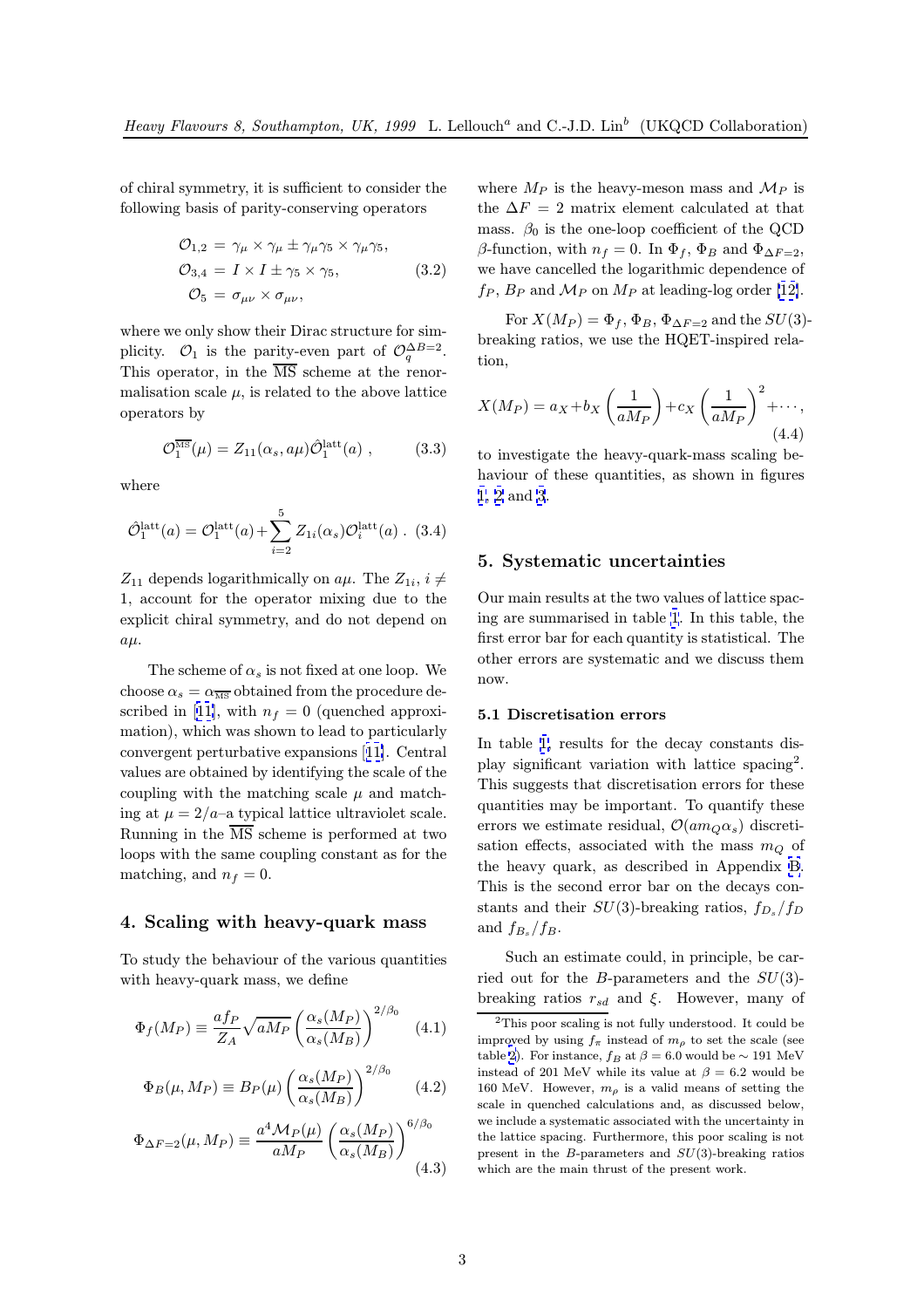<span id="page-3-0"></span>

**Figure 1:** Scaling of  $\Phi_f$  with heavy-quark mass on (a): the finer lattice and (b): the coarser lattice. The points labelled  $M_{Q_3}$  and  $M_{Qd}$  correspond to the heavy quarks, Q, used in our simulation. The curves are fits to the RHS of Eq. (4.4). The other points are the result of interpolation to  $Q = c$  or extrapolation to  $Q = b$ .

these discretisation effects cancel trivially in the ratios of matrix e[lem](#page-2-0)ents defining these quantities. Furthermore, a full quantification of  $\mathcal{O}(a)$  $m_Q\alpha_s$ ) effects for  $\mathcal{M}_{B_q}$  and their B-parameters would require one to consider the mixing of the four-quark operators in Eq. (3.3) with operators of dimension seven, which is beyond the scope of the present work. Finally, in table 1, results for B-parameters and their  $SU(3)$ -breaking ratios exhibit very little lattice-spac[ing](#page-2-0) dependence, supporting the idea that discretisation errors for these quantities are small. Thus, we ass[um](#page-6-0)e that the statistical error for these quantities encompasses possible residual discretisation errors. For  $r_{sd}^{\text{indirect}}$ and  $\xi$ , however, which are obtained using  $f_{B_s}/f_B$ , we take into account the discretisation error on this quantity.

#### 5.2 Matching uncertainties

To estimate the systematic errors arising from the perturbative matching in the B-parameters, we match at different  $\mu$  in the range between  $1/a$ and  $\pi/a$ <sup>3</sup>, then run the resultant B-parameters to  $2/a$  to compare them with the ones matched "directly" at  $2/a$ . The range  $[1/a, \pi/a]$  covers typical lattice ultraviolet scales and is vindicated by our study of  $B_K$  [13], where we find that continuum chiral behaviour is restored for these scales. We also consider the variation coming from computing  $Z_{11}(\mu = 2/a)$  and  $Z_{1i}$  with the  $constant\ c_{SW}$  set to its mean-field-improved value instead of 1. All of these variations, which affect  $B_B$  and  $B_{B_s}$  significantly, but not  $B_{B_s}/B_B$ , are reflected in the second error bars on these Bparameters.

Decay constants independent of renormalisation scale. However, the above procedure results in a  $\sim$  4% change in  $Z_A$  through the  $\mu$ dependence of  $\alpha_{\overline{\text{MS}}}(\mu)$  and the change in the value of  $c_{SW}$ . This is reflected in the decay constants' third error bar but does not affect the corresponding  $SU(3)$ -breaking ratios.

#### 5.3 Heavy-quark-mass extrapolations

As shown in figure 1, the decay constants have a pronounced extrapolation in heavy-quark mass, and the term quadratic in  $1/M_P$  on the RHS of Eq. (4.4) contributes significantly. To quantify the systematic error associated with this extrapolation–the fourth error bar on the decay constants–we perform a fit of the heaviest three points in fig[ure](#page-2-0) 1 to the RHS of Eq. (4.4), without the quadratic term.

Figure 2 indicates that the linear heavy-quarkmass extrapolation of the B-[para](#page-2-0)meters works

<sup>&</sup>lt;sup>3</sup>We always identify the scale of  $\alpha_{\overline{\rm MS}}$  with the matching scale.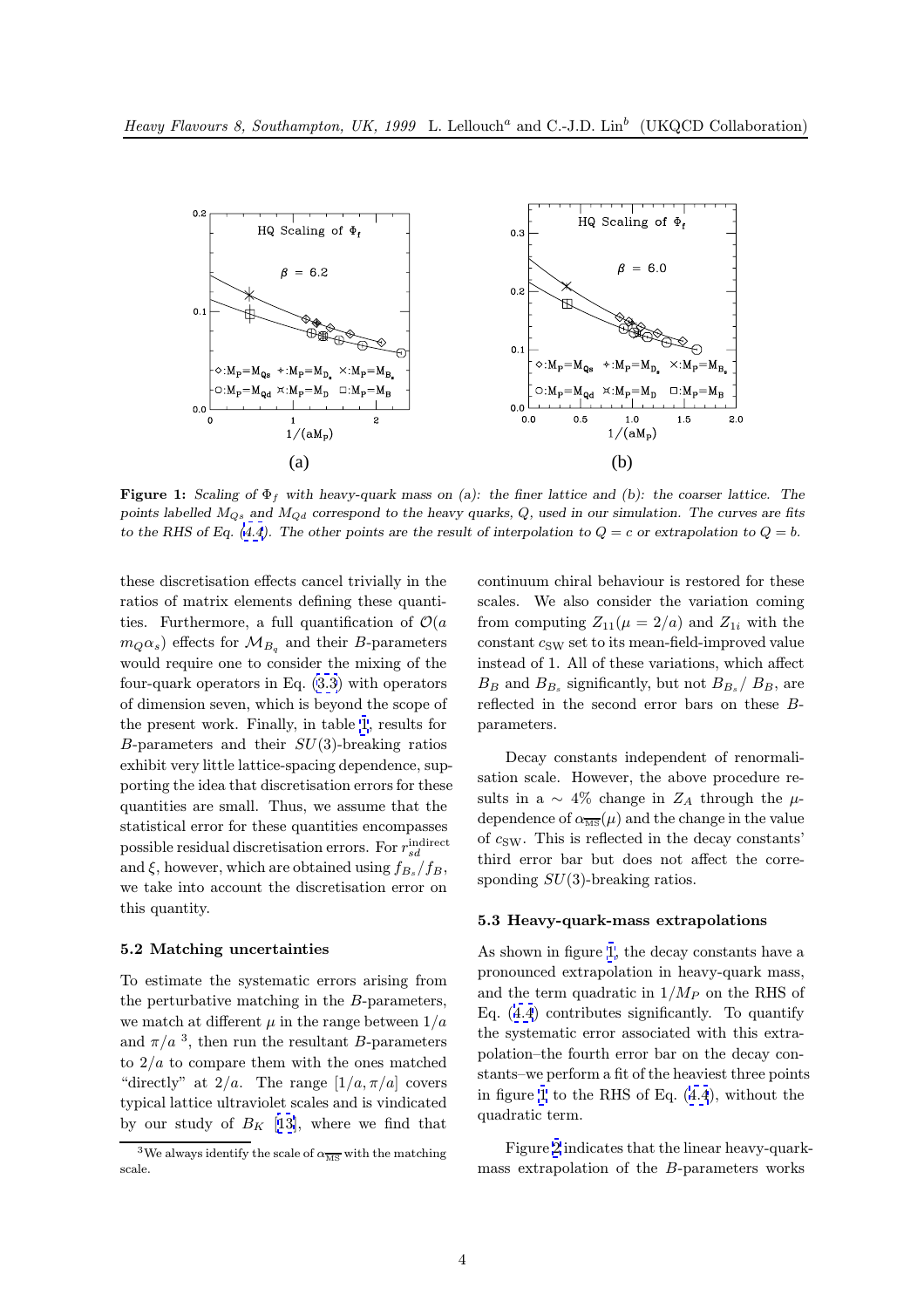<span id="page-4-0"></span>

Figure 2: Scaling of  $\Phi_B$  with heavy-quark mass on (a): the finer lattice and (b): the coarser lattice. The points labelled  $M_{Q_3}$  and  $M_{Qd}$  correspond to the heavy quarks, Q, used in our simulation. The curves are fits to the RHS of Eq. (4.4) without the quadratic term in  $1/M_P$ . The other points are the result of extrapolation to  $Q = b$ .

well and is mild: t[he a](#page-2-0)ssociated uncertainty should be covered by the statistical error.

The  $\Delta F = 2$  matrix elements have a very pronounced dependence on heavy-quark mass, as seen in figure 3. Since we are not reporting results for the individual  $\mathcal{M}_{B_{d(s)}}$ , we do not quantify the systematic errors associated with their determination. However, this strong mass-dependence is o[ne](#page-5-0) of the elements which make a reliable determination of  $r_{sd}$ , from the ratio of individually calculated  $\mathcal{M}_{B_{d(s)}}$ , difficult [14].

## 5.4 Uncertainties in the determination of the lattice spacing

In quenched calculations, the value of the lattice spacing varies significantly with the quantity used to set the scale. This variation is due to quenching effects, as well as any other systematic uncertainty which may affect the quantity used to set the scale. In this work, we determine the lattice spacing from the  $\rho$ -meson mass<sup>4</sup>. We then vary the inverse lattice spacing,  $1/a$ , increasing it by 10% and decreasing it by 5%. This range covers the typical variations observed in the determination of the scale from gluonic or light-hadron spectral quantities, for the action and parameters we use [15].

Uncertainties in the lattice spacing will obviously affect the determination of all the decay con[sta](#page-7-0)nts, as they are dimensionful. They will also slightly change the curves in the heavyquark-mass extrapolations (figures 1, 2 and 3). Furthermore, they induce a variation in the strange-quark mass, which we obtain from the mass of the kaon, and therefore affect all qua[nt](#page-3-0)ities wh[ic](#page-5-0)h depend on this mass.

In practice, we find that the variation of the lattice spacing discussed above does not induce a significant change in the B-parameters. However, it does affect all the decay constants and  $SU(3)$ -breaking ratios. This is reflected in the last error bar on these quantities.

#### 5.5 Quenching errors

Quenching errors have been studied using the quenched Chiral Perturbation Theory  $(q<sub>X</sub>PT)$  and have been found to be small for the B-parameters [16]. Moreover, numerical simulation [17] with two light flavours of dynamical quarks indicate that those in  $f_{B_s}/f_B$  are also small. Thus, they ought to be small for  $r_{sd}$  and ξ. Contrary to this, [que](#page-7-0)nching errors may be significant for [the](#page-7-0) decay

<sup>&</sup>lt;sup>4</sup>The scale determined from  $f_{\pi}$  gives compatible results at  $\beta = 6.2$ , as shown in table 2.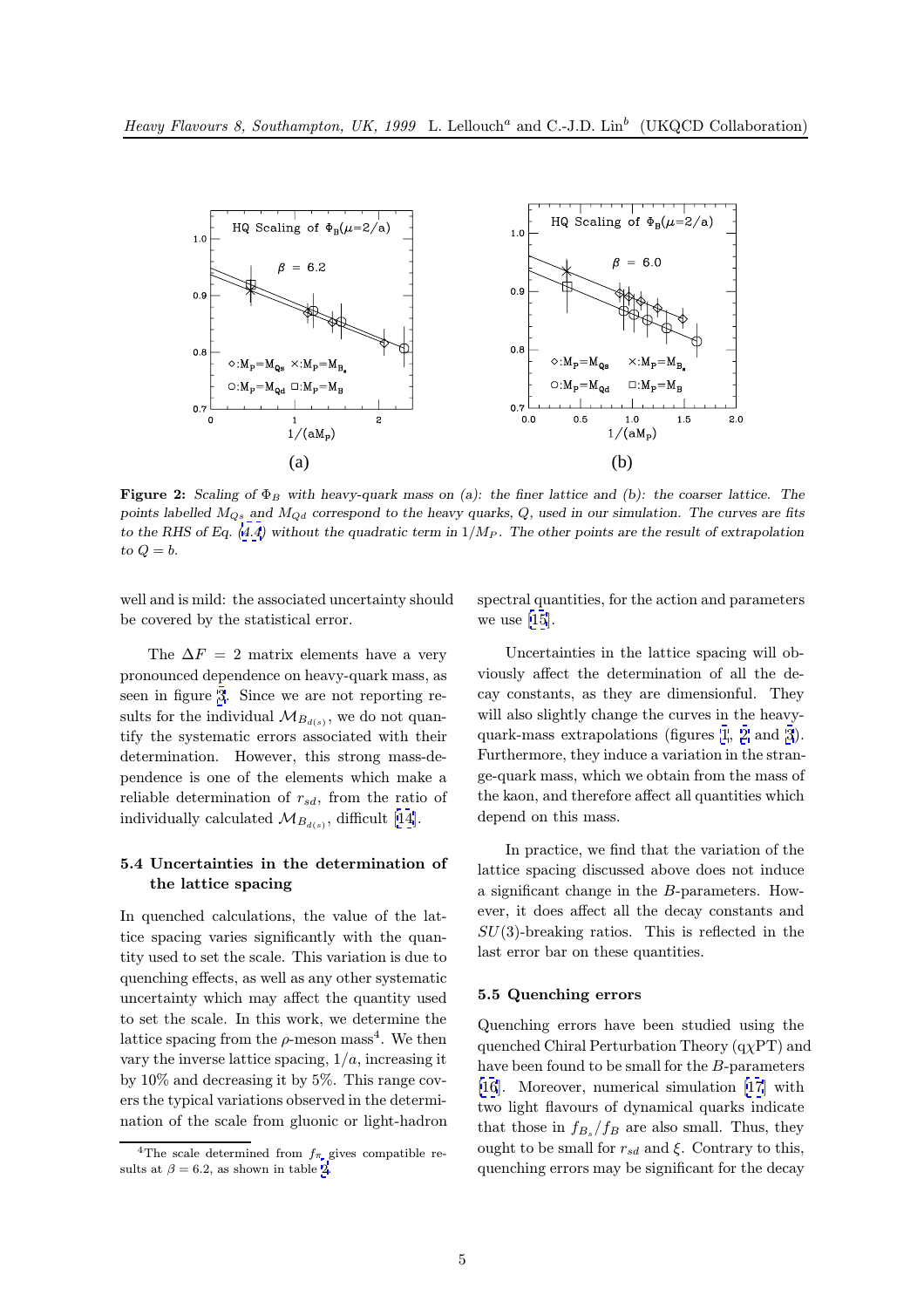<span id="page-5-0"></span>

Figure 3: Scaling of  $\Phi_{\Delta F=2}$  with heavy-quark mass on (a) the finer lattice and (b) the coarser lattice. The points labelled  $M_{Q_3}$  and  $M_{Qd}$  correspond to the heavy quarks, Q, used in our simulation. The curves are fits to the RHS of Eq. (4.4) (without the quadratic term in  $1/M_P$  for the finer lattice). The other points are the result of extrapolation to  $Q = b$ .

constants themsel[ves,](#page-2-0) as indicated by both  $q\chi PT$ [16] and numerical simulation [17].

As we mentionned in the previous section, the uncertainty in the lattice scale is, in part, [a q](#page-7-0)uenching effect. Thus, to [the](#page-7-0) extent that it is, we have already accounted for some quenching errors. A more thorough estimate of these effects, however, would require a dedicated unquenched simulation which is beyond the scope of this work. Therefore, we do not attempt to quantify quenching errors any further.

## 6. Final results

Since two lattice spacings are not sufficient for an extrapolation to the continuum limit  $(a = 0)$ , we quote the results obtained on the finer lattice  $(\beta = 6.2)$  as our best estimates. And because it appears to be more reliable, we quote  $r_{sd}^{\text{indirect}}$  for  $r_{sd}$ .

Our main preliminary results are thus

$$
\xi = 1.15(6)_{-3}^{+2} ,r_{sd} = 1.37(14)_{-6}^{+4} ,\n\frac{B_{B_s}}{B_B} = 0.98(3) ,\n\frac{f_{B_s}}{f_B} = 1.16(6)_{-3}^{+2} ,
$$

$$
\begin{aligned} &B_B(5\ \mathrm{GeV})=0.92(4)^{+3}_{-0}\ ,\\ &B_{B_s}(5\ \mathrm{GeV})=0.91(2)^{+3}_{-0}\ ,\\ &f_B=161(16)^{+24}_{-13}\ \mathrm{MeV}\ ,\\ &f_{B_s}=192(14)^{+24}_{-13}\ \mathrm{MeV}\ ,\\ &f_D=195(10)^{+22}_{-10}\ \mathrm{MeV}\ ,\\ &f_{D_s}=224(7)^{+21}_{-9}\ \mathrm{MeV}\ ,\\ &\frac{f_{D_s}}{f_D}=1.15(4)^{+2}_{-3}\ , \end{aligned}
$$

where the first error bar is statistical and the second is systematic, the result of adding our long list of systematic errors in quadrature. By choosing the results obtained on the finer lattice, we are also being conservative in our estimate of statistical errors as they are larger than on the coarser lattice for which we have higher statistics.

Note that our results, obtained with large statistics and a highly improved action are compatible with recent world averages [5, 18, 19, 20].

## Acknowledgments

This work is supported in part by [EPSRC and](#page-7-0) PPARC under grants GR/K41663 and GR/L29- 927. We thank Jonathan Flynn and Guido Martinelli for inspiring discussions. We are grateful to the UKQCD Collaboration, especially Peter Boyle, Pablo Martinez, Chris Maynard and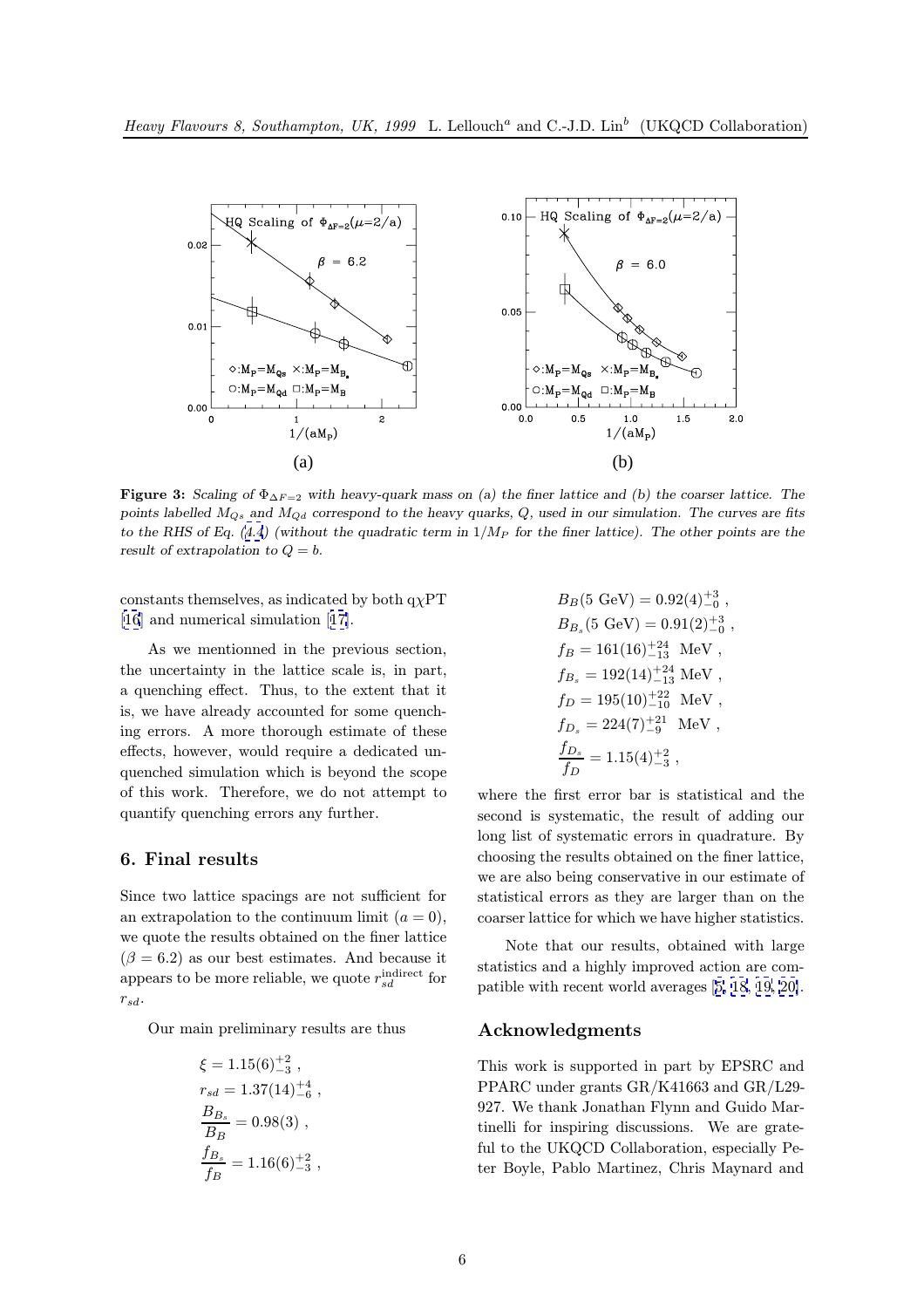<span id="page-6-0"></span>

| lattice                 | coarser                                              | finer                                                                |
|-------------------------|------------------------------------------------------|----------------------------------------------------------------------|
| В                       | 6.0                                                  | 6.2                                                                  |
| $f_{D_s}(\text{MeV})$   | $251(3)_{-0-4-0-8}^{+16+11+2+17}$                    | $224(7)_{-0-3-0-8}^{+9+8+0+16}$                                      |
| $f_D(\text{MeV})$       | $224(4)_{-0}^{+12+10+1+20}$                          | $195(10)^{+7+7+0+19}_{-0-3-0-10}$                                    |
| $f_{B_s}(\text{MeV})$   | $232(6)_{-0-4-16-11}^{+27+10+0+22}$<br>$4 - 16 - 11$ | $192(14)_{-0-3-10-9}^{+14+7+0+19}$                                   |
| $f_B(\text{MeV})$       | $201(9)_{-0-4-13-13}^{+20+9+0+25}$                   | $161(16)_{-0-2-8-10}^{+11+6+0+21}$                                   |
| $f_{D_s}/f_D$           | $1.12(1)_{-0-}^{+1+}$ + $+2$<br>-2                   | $\frac{1.15(4)}{1.0-0-1}$<br>$\begin{array}{c} +2 \\ -3 \end{array}$ |
| $f_{B_s}/f_B$           | $1.14(2)^{+1+\n}$ + $-1/2$<br>-0-                    | $1.16(6)^{+1+\;+\;+\;+2}_{-0-\;-\;-\;-3}$                            |
| $B_{B_s}$ (5 GeV)       | $0.92(2)^{+\,+4+}_{-\,-0-}$                          | $0.91(2)^{+\,+3+}_{-\,-0-}$                                          |
| $B_B(5 \text{ GeV})$    | $0.90(4)_{-}^{+}$ $_{-0-}^{+4+}$                     | $0.92(4)_{-}^{+}$ $_{-0-}^{+3+}$                                     |
| $B_{B_s}/B_{B_d}$       | $1.02(3)^{+\,+0+}_{-\,-0-}$                          | $0.98(3)^{+\t+0}_{-\t-0}$                                            |
| $r^{\rm indirect}_{sd}$ | $\overline{1.38(7)^{+2+}_{-0-}}$ +                   | $1.37(14)_{-0-}^{+1+}$                                               |
| $r_{sd}^{\rm direct}$   | $1.52(18) + + + +6$                                  | $1.71(28) + + + +8$<br>$^{-11}$                                      |
|                         | $\frac{1}{1.15(3)^{+1+\atop -0-}}$                   | $1.15(6)_{-0-}^{+1+}$ +<br>-3                                        |

**Table 1:** Results at the two values of lattice spacing.  $r_{sd}^{\text{indirect}} = (\frac{M_{B_s}}{M_B} \frac{f_{B_s}}{f_B})^2 \frac{B_{B_s}}{B_s}$  and  $r_{sd}^{\text{direct}} = (\mathcal{M}_{B_s}/\mathcal{M}_{B_d})$ .<br>The first error han an each superitive is statistical while the others are The first error bar on each quantity is statistical while the others are systematic, as described in Section 5. Blank error bars are put in to help keep track of which systematic effect each error corresponds to.

David Richards, for their help. L.L. wishes to thank the Department of Physics & Astronomy of the University of Edinburgh and C.-J.D.L. wishes to thank CPT Marseille and the CERN Theory Division, for hospitality. Financial support from the DOE EPSCoR grant DE-FG05-84ER40154 (PI Liu, CO-PI Draper) is also acknowledged by C.-J.D.L..

| lattice                 | coarser          | finer            |
|-------------------------|------------------|------------------|
|                         | 6.0              | 6.2              |
| lattice size            | $16^3 \times 48$ | $24^3 \times 48$ |
| $c_{\text{SW}}$         | 1.47852          | 1.44239          |
| $#$ of cfs.             | 498              | 188              |
| $a^{-1}(M_o)$ (GeV)     | 1.96(5)          | 2.54(8)          |
| $a^{-1}(f_{\pi})$ (GeV) | 1.87(4)          | 2.52(8)          |

# A. Simulation Details

The quarks in the simulation are described by the SW action

$$
S_{\rm F}^{\rm SW} = S_{\rm F}^{\rm W} - ig_0 \cos \frac{\kappa_q}{2} \sum_{x,\mu,\nu} \bar{q} F_{\mu\nu} \sigma_{\mu\nu} q(x) , \qquad (A.1)
$$

where  $S_F^{\rm W}$  is the standard Wilson action,  $g_0$  the bare gauge coupling,  $F_{\mu\nu}$  a lattice realisation of the Yang-Mills field strength tensor,  $\kappa_q$  the appropriate quark hopping parameter and  $c_{SW}$ , the so-called clover coefficient.  $c_{SW} = 1$  corresponds to tree-level improvement. With this value of  $c_{\text{SW}}$ , leading discretisation errors are  $\mathcal{O}(\alpha_s a)$  instead of  $\mathcal{O}(a)$  as they are with the standard Wilson action, corresponding to  $c_{SW} = 0$ . We actually use a mean-field-improved SW action with values of  $c_{SW}$  given in table 2, where the parameters used in our simulations are summarised.

**Table 2:** Simulation parameters.  $a^{-1}(M_0)$  and  $a^{-1}(f_\pi)$  are the values of the inverse lattice spacing determined from calculations of the  $\rho$ -meson mass and the pion decay constant, respectively. The latter is given for  $\mu = 2/a$ .

# B.  $\mathcal{O}(a)$ -improvement of the axial current

The leading discretisation errors with the meanfield-improved SW action are formally of  $\mathcal{O}(\alpha_s a)$ , as they are for the tree-level improved SW action. To estimate these errors, we consider the following variation in our procedure.

 $\mathcal{O}(\alpha_s a)$ -improvement of the axial current requires one to include the effect of the  $a\partial_{\mu}P(P)$ the pseudoscalar density) counterterm through the replacement

$$
A_{\mu} \to A_{\mu} + c_A a \partial_{\mu} P , \qquad (B.1)
$$